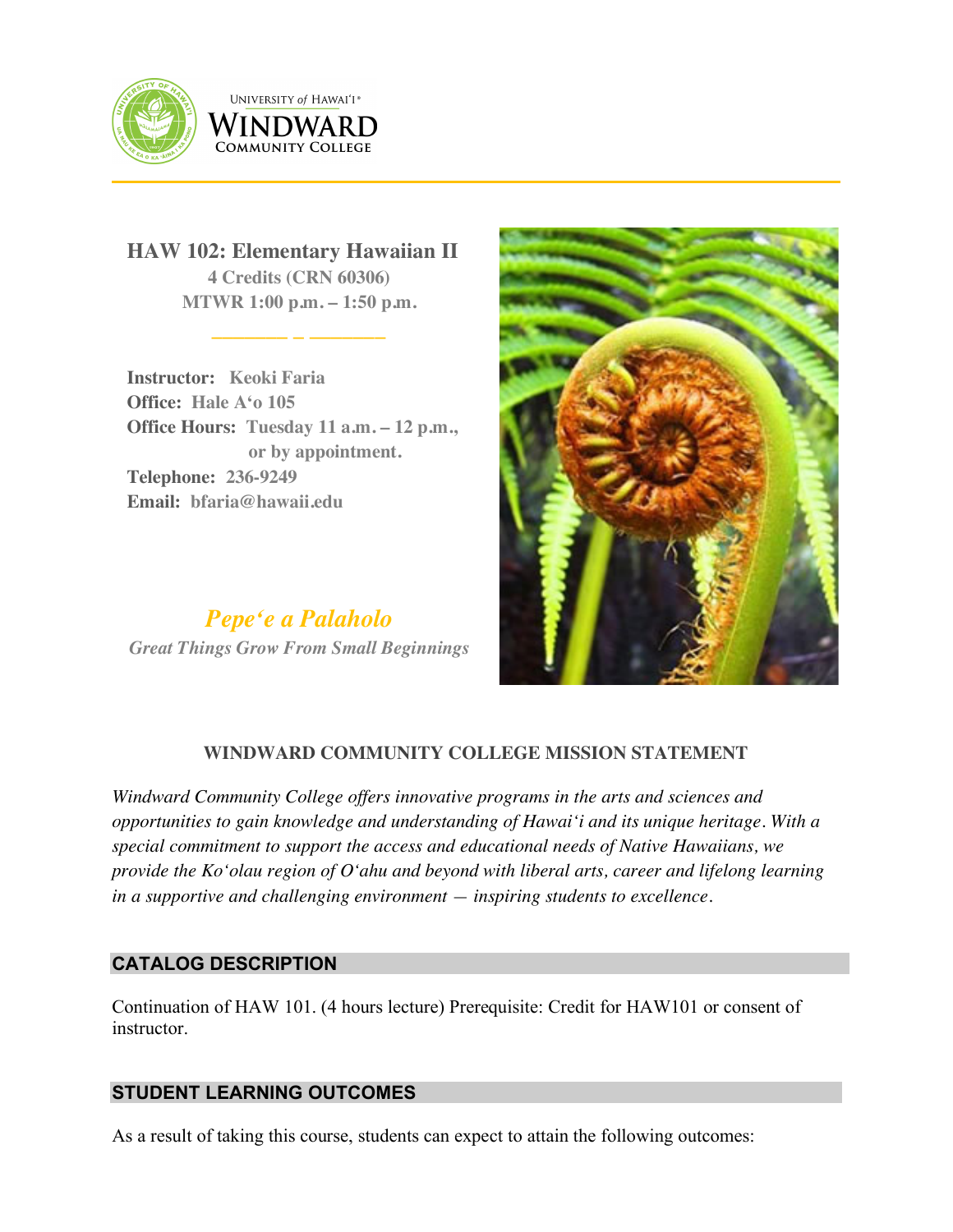- 1. Demonstrate the increased ability to comprehend and respond to basic spoken Hawaiian about daily activities, about the student's life and interests and to narrate past, present and future events.
- 2. Demonstrate the increased ability to read and write Hawaiian sentences using more grammatical patterns and a working vocabulary of some 1,000 words, plus idiomatic expressions.
- 3. Speak Hawaiian with increasing fluency and with correct inflection, intonation and rhythm.

## **CLASS CONDUCT**

This course is designed for collaborative engagement with fellow classmates and the instructor. Every student is responsible for doing their part in making class an engaging and productive learning environment in the target language, Hawaiian. Remember this class will be an immersive experience!

Computers, iPads, iPods, iPhones, cell phones and other similar electronic devices are not to be used during class time. If you are late please sit near the entrance if possible, so as not to disturb the rest of the class. Please also refrain from unnecessary chatter, and unless there is a class party or you are planning to feed the entire class, there will be no eating in class. However, special accommodations will be made for special circumstances.

### **LEARNING RESOURCES AND SUPPLIES**

Homework, readings, and additional materials will be uploaded into the courses *laulima* site as the course progresses.

A 3 ring binder with 5 dividers designated for Hawaiian language is also needed for this course, along with folder paper and a pen or pencil.

There are no other required texts for this course, however the *Hawaiian Dictionary* by Samuel Elbert and Mary Kawena Pukui, and *Ka Lei Haʻaheo: Beginning Hawaiian* by Alberta Pualani Hopkins. University of Hawaii Press, 1992, are useful resources.

#### **COURSE CONTENT**

Concepts or Topics (each topic is 12 class meetings in length)

- Haʻawina 1: *He aha ia mea he ʻohana iaʻu?*
- Haʻawina 2: *Pehea au e hoʻokipa ai i ka malihini?*
- Haʻawina 3: *He aha kaʻu e hana aku ai ma hope o ke kula?*
- Haʻawina 4: *Pehea au e hoʻomākaukau ai iaʻu iho i ke kakahiaka?*
- Haʻawina 5: *Pehea au e hele aku ai i ke kula?*

### **COURSE TASKS**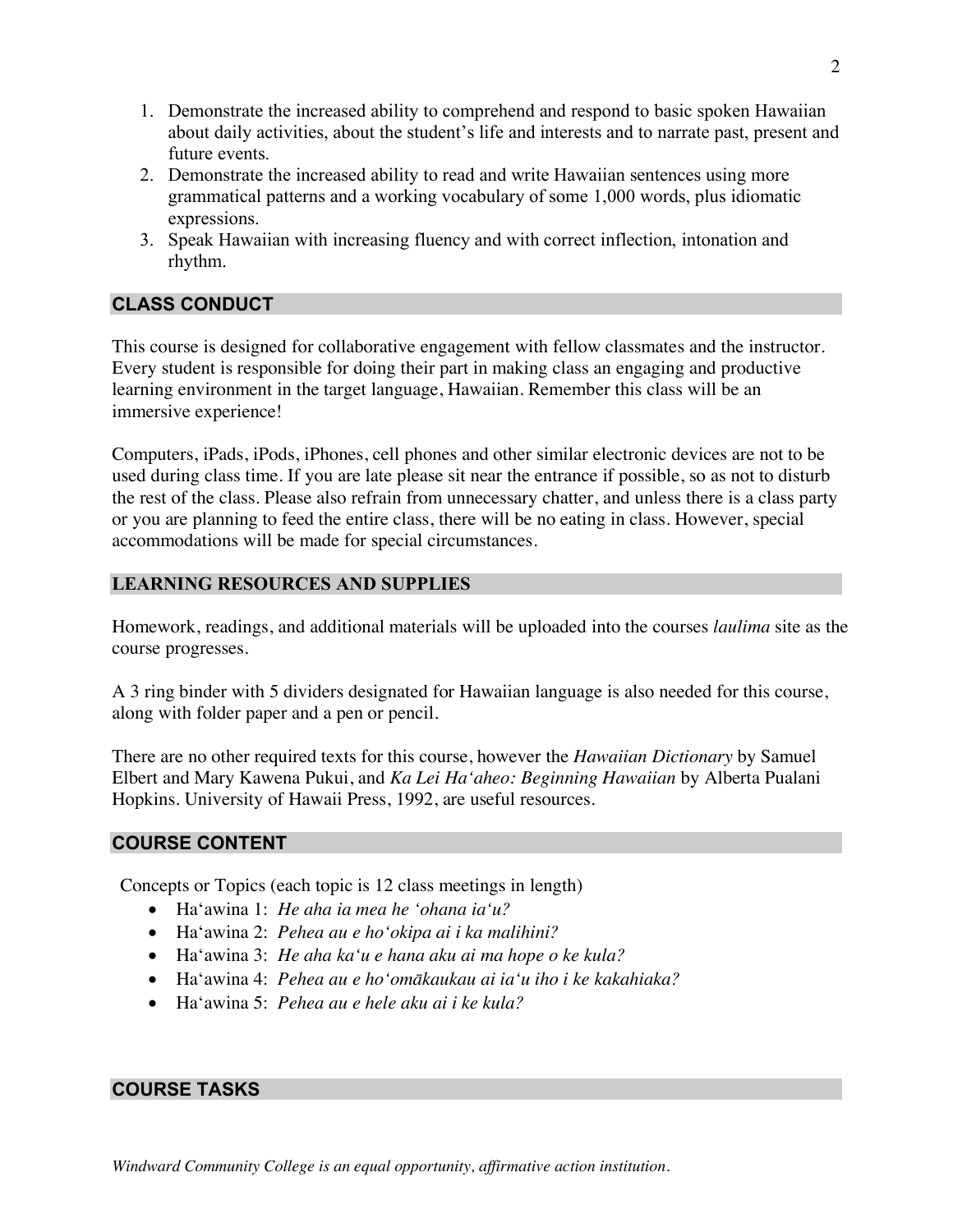There are two primary tasks for this course: classwork, and homework. (1) Classwork, *Hana o ka papa*, will build upon each prior lesson so attendance and active participation is essential to your progress. Pop quizes will be given frequently to check comprehension of classwork. (2) Homework, *Hana o ka hale*, will be given daily and it is used to recapture, and review key concepts from that day's lesson. Homework will be checked in the beginning of class.

| <b>REQUIREMENTS</b>                                                                              | <b>DESCRIPTIONS</b>                                                                                                                                                                                                                                                               | <b>PTS</b> |
|--------------------------------------------------------------------------------------------------|-----------------------------------------------------------------------------------------------------------------------------------------------------------------------------------------------------------------------------------------------------------------------------------|------------|
| Ha'awina O Ka Hale                                                                               | Homework will be given daily, if for any unavoidable reasons, you miss a session, it is<br>your responsibility to obtain the missed material/requirements from peers or the<br>instructor. Late work will not be accepted without prior notification or a doctor's note           | 300        |
| Hō'ike li'ili'i                                                                                  | Pop quizes will be given frequently throughout the course.                                                                                                                                                                                                                        | 300        |
| Hō'ike nui                                                                                       | There will be 5 unit exams that will test your comprehensive knowledge on each topic<br>covered. These unit exams will test your listening and reading comprehension, and your<br>ability to communicate orally and through writing in the target language.                       | 400        |
| <b>Extra Credits</b>                                                                             | There will be opportunities for extra credit work throughout the semester. These events<br>must be connected to your development in Hawaiian language, and must be confirmed<br>by the instructor prior to the event. You may earn a maximum of a hundred (100) extra<br>credits. | 100        |
|                                                                                                  | <b>TOTAL POINTS</b>                                                                                                                                                                                                                                                               | 500        |
| <b>PLEASE NOTE:</b> ALL course requirements must be submitted by the due dates. Your final grade |                                                                                                                                                                                                                                                                                   |            |
| for the course will be based on your total number of points:                                     |                                                                                                                                                                                                                                                                                   |            |
| $90\% - 100\%$ A<br>$\cap$                                                                       |                                                                                                                                                                                                                                                                                   |            |
| $80\% - 89\%$ B<br>$\bigcirc$                                                                    |                                                                                                                                                                                                                                                                                   |            |
| 70% - 79% C<br>$\Omega$                                                                          |                                                                                                                                                                                                                                                                                   |            |
| $60\%$ - $69\%$ D<br>$\circ$                                                                     |                                                                                                                                                                                                                                                                                   |            |
| $0\% - 59\%$ F                                                                                   |                                                                                                                                                                                                                                                                                   |            |

#### **ASSESSMENT AND TASKS**

#### **DISABILITIES ACCOMMODATIONS**

If you have a physical, sensory, health, cognitive, or mental health disability that could limit your ability to fully participate in this class, you are encouraged to contact the Disability Specialist Counselor to discuss reasonable accommodations that will help you succeed in this class. Ann Lemke can be reached at 235-7448, lemke@hawaii.edu, or you may stop by Hale 'Ākoakoa 213 for more information.

#### **TITLE IX**

Title IX prohibits discrimination on the basis of sex in education programs and activities that receive federal financial assistance. Specifically, Title IX prohibits sex discrimination; sexual harassment and gender-based harassment, including harassment based on actual or perceived sex, gender, sexual orientation, gender identity, or gender expression; sexual assault; sexual exploitation; domestic violence; dating violence; and stalking. For more information regarding your rights under Title IX, please visit: https://windward.hawaii.edu/Title\_IX/.